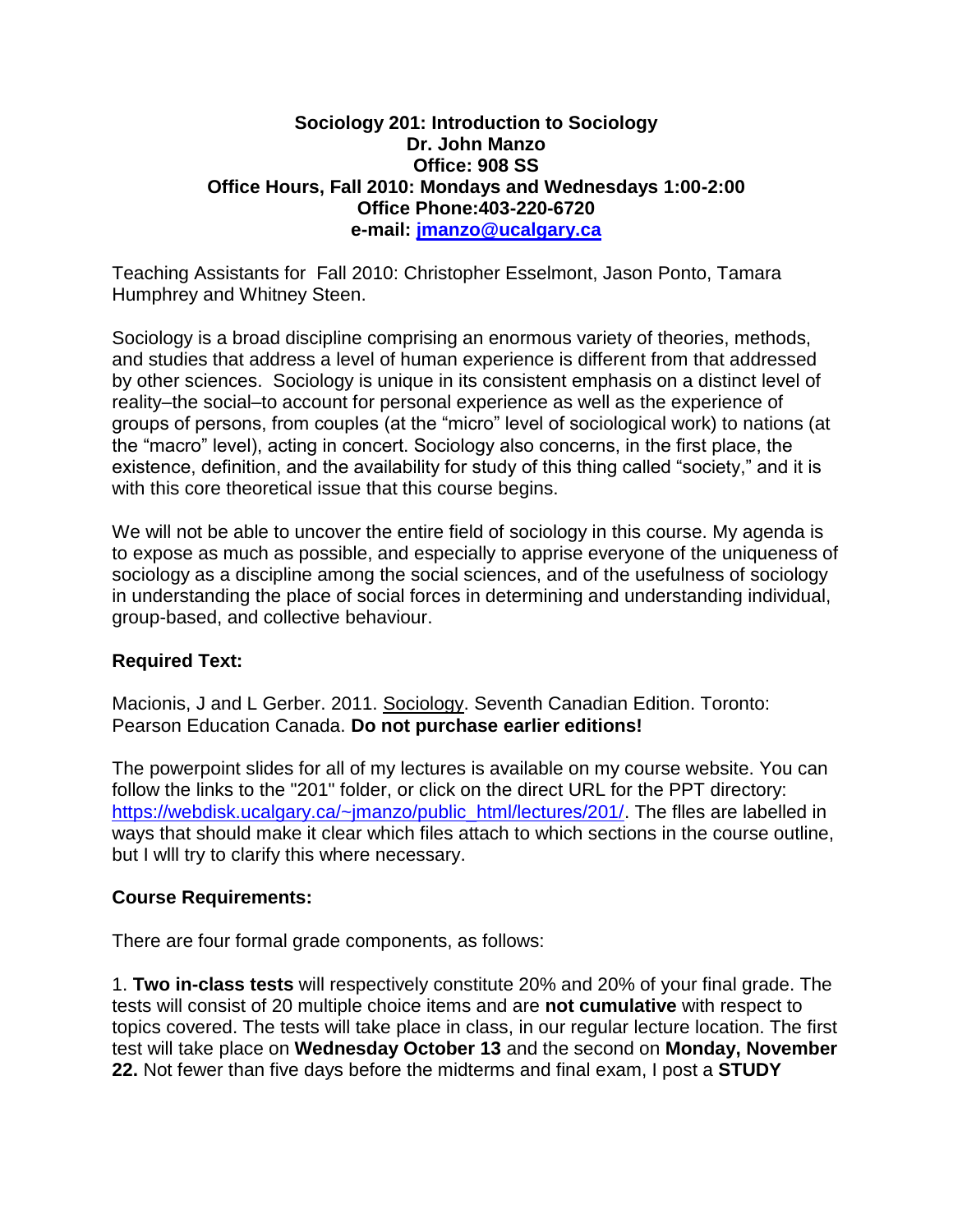**GUIDE** to my course website concerning topics to be covered. Please start checking the course website at least a week before the tests for this study guide.

2. **A final exam**, which **is cumulative** with respect to topics covered, will be given at a date to be scheduled during the exam period. The final exam will also be worth 45% of your semester grade and will comprise multiple choice and, possibly, essay components.

3. **Tutorial work** will constitute 20% of your final grade. Tutorials begin in the SECOND week of the term and attendance is compulsory. In some weeks, pursuant to announcements made in lecture and via blackboard, tutorials may be cancelled.

Tutorial work will comprise in-class and four formal writing aspects; the in-class, oral component will constitute 4% of your semester grade, and each of the four written components will constitute 4% of your grade for a total of 16%. The details of these assignments will be devised and organized by your TAs and they will announce them as early in the semester as possible.

### **Grading Scale**

Letter grades will be assigned based on the following scale:

A+ 96-100

- A 90-95
- A- 85-89
- B+ 80-84
- B 74-79
- B- 70-73
- C+ 67-69
- C 63-66 C- 60-62
- D+ 57-59
- D 53-56
- D- 50-52
- F 0-49

Emergency evacuations:

In the case of fire or other emergency evacuation of this classroom/lab, please proceed to the assembly point. For lectures in the Science Theatres, this is in the Social Sciences Food Court (the foyer). For other rooms in Social Science, this is the Professional Faculties Food Court.

If at all possible you must provide advance notice to the instructor if you are unable to take a test or pass in an assignment or essay on time. All requests for deferral of a course component due to health reasons must be accompanied by written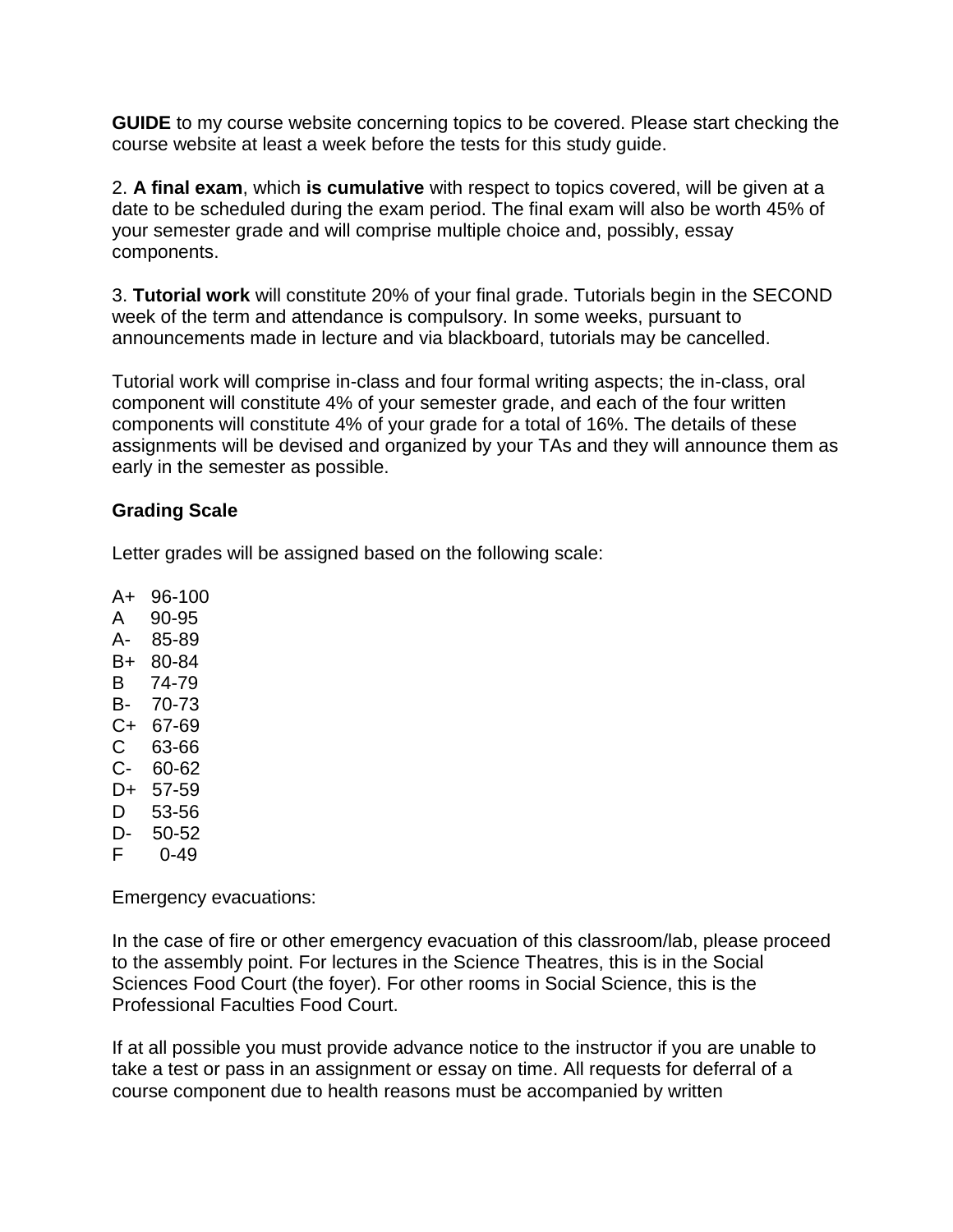documentation as outlined in the University Calendar and should be obtained while the student has the physical or emotional problem rather than after recovery. Deferrals will be allowed in the following circumstances: illness, domestic affliction or religious conviction. Travel arrangements and misreading of the syllabus are not valid reasons for requesting a deferral. Deferrals will not be granted if it is determined that just cause is not shown by the student.

If you have missed a test for a legitimate reason, the instructor can require you to write a "make up" test as close in time to the original test as possible or can choose to transfer the percentage weight to another course component. If the instructor schedules a "make up" test for you, its date and location will be at the convenience of the Sociology Department.

MY Exam Policy: I do not allow deferred **first** tests; if you miss the first test, the weight of that test is simply applied to your second test. If you have missed the SECOND TEST for a legitimate reason, you will be able to write a "make up" test as close to the original exam as possible, or to have the test waived and the weight of the missed test be added to that of the final exam if Professor Manzo and the student agree to this option. The date and location of make-up tests will be at the convenience of the Sociology Department. **Travel arrangements and misreading of the syllabus are not valid reasons for requesting a deferred exam**. Deferred exams will not be granted if it is determined that just cause is not shown by the student.

Please note that requests to defer a final examination or to defer term work past the end of a term go through the Undergraduate Programs Office (UPO) and must be processed by the deadlines that are established in the U of C Calendar. You can find the forms you need online:

Deferred Final Exam Application:

http://www.ucalgary.ca/registrar/files/registrar/APP%20FOR%20DF%20EXAM\_0.pdf Deferred Term Work Form:

http://www.ucalgary.ca/registrar/files/registrar/defTW.pdf

You must submit these deferral forms to the Faculty of Arts Associate Dean (Students) through the UPO office: Undergraduate Programs Office, 4th Floor, MacEwan Student Centre. Only the Associate Dean approves requests for deferrals which extend beyond the end of a term. Instructors are not involved in such decisions. To make an appointment with the Associate Dean, phone (403) 220-8155.

Ethics Research: Students are advised that any research with human subjects- including

any interviewing (even with friends and family), opinion polling, or unobtrusive observation--must have the approval of the Departmental Ethics Committee. In completing course requirements, students must not undertake any human subjects research without discussing their plans with the instructor, to determine if ethics approval is required.

Academic Misconduct: Plagiarism, cheating and other academic misconduct are regarded as serious academic offences. Students are advised to consult the University Calendar which presents a Statement of Intellectual Honesty and definitions and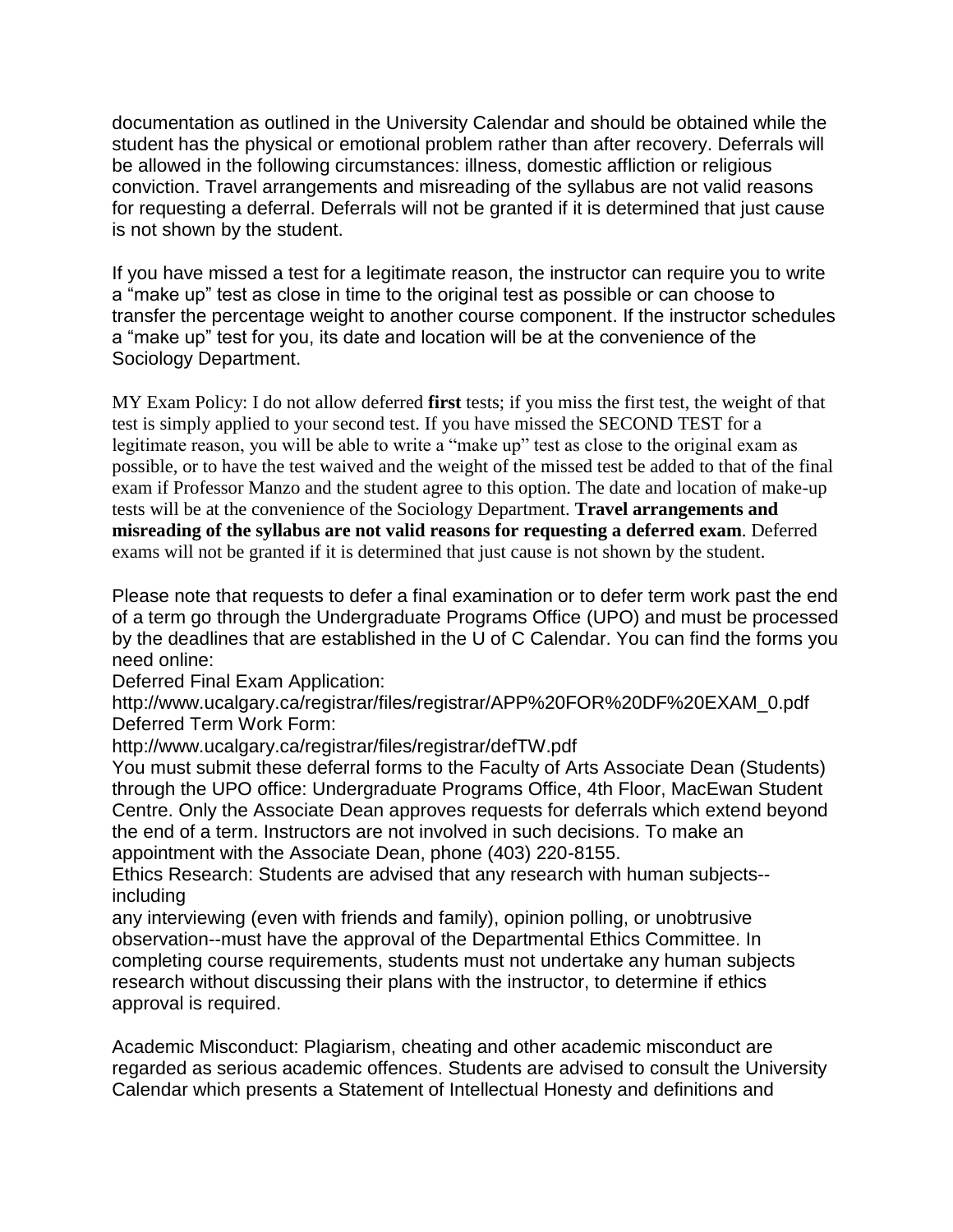penalties associated with cheating, plagiarism, and other academic misconduct.

The Freedom of Information and Protection of Privacy (FOIP) legislation disallows the practice of having students retrieve assignments from a public place, e.g., outside an instructor's office or the Department main office. Written assignments must be returned to students individually, during class, or during the instructor's office hours; if a student is unable to pick up her/his assignment s/he may provide the instructor with a stamped, self-addressed envelope to be used for the return of the assignment.

Safewalk: The University of Calgary provides a "safe walk" service to any location on Campus, including the LRT, parking lots, bus zones, and campus housing. For Campus Security/Safewalk call 220-5333. Campus Security can also be contacted from any of the "Help" phones located around Campus.

Academic Accommodation: Students with a disability, who require academic accommodation, need to register with the Disability Resource Centre (MC 295, phone 220-8237). Academic accommodation letters need to be provided to course instructors no later than fourteen (14) days after the first day of class. It is a student's responsibility to register with the Disability Resource Centre and to request academic accommodation, if required.

Handing in papers outside of class, return of final papers, and release of final grades:

1. When students are unable to submit papers in class, they should make arrangements to hand in their papers directly to the instructor or teaching assistant. Papers will not be accepted in the main Sociology Department office.

2. Final papers will not be returned through the main Sociology Department office. The Freedom of Information and Privacy (FOIP) legislation disallows the practice of having students retrieve assignments from a public place (i.e. outside an instructor's office, the department office etc.) Students who want their final papers returned by mail must attach a stamped, self-addressed envelope with the paper. Otherwise final papers will be available for pick-up only during the instructor's office hours at the end of this term or at the beginning of the next term.

3. Final grades are not posted by the Sociology Department. They are available only online.

Research Ethics : Students are advised that any research with human subjects- including any interviewing (even with friends and family), opinion polling, or unobtrusive observation--must have the approval of the Departmental Ethics Committee. In completing course requirements, students must not undertake any human subjects research without discussing their plans with the instructor, to determine if ethics approval is required.

Academic Misconduct: cheating is regarded as a serious academic offense. Students are advised to consult the University Calendar, which presents a Statement of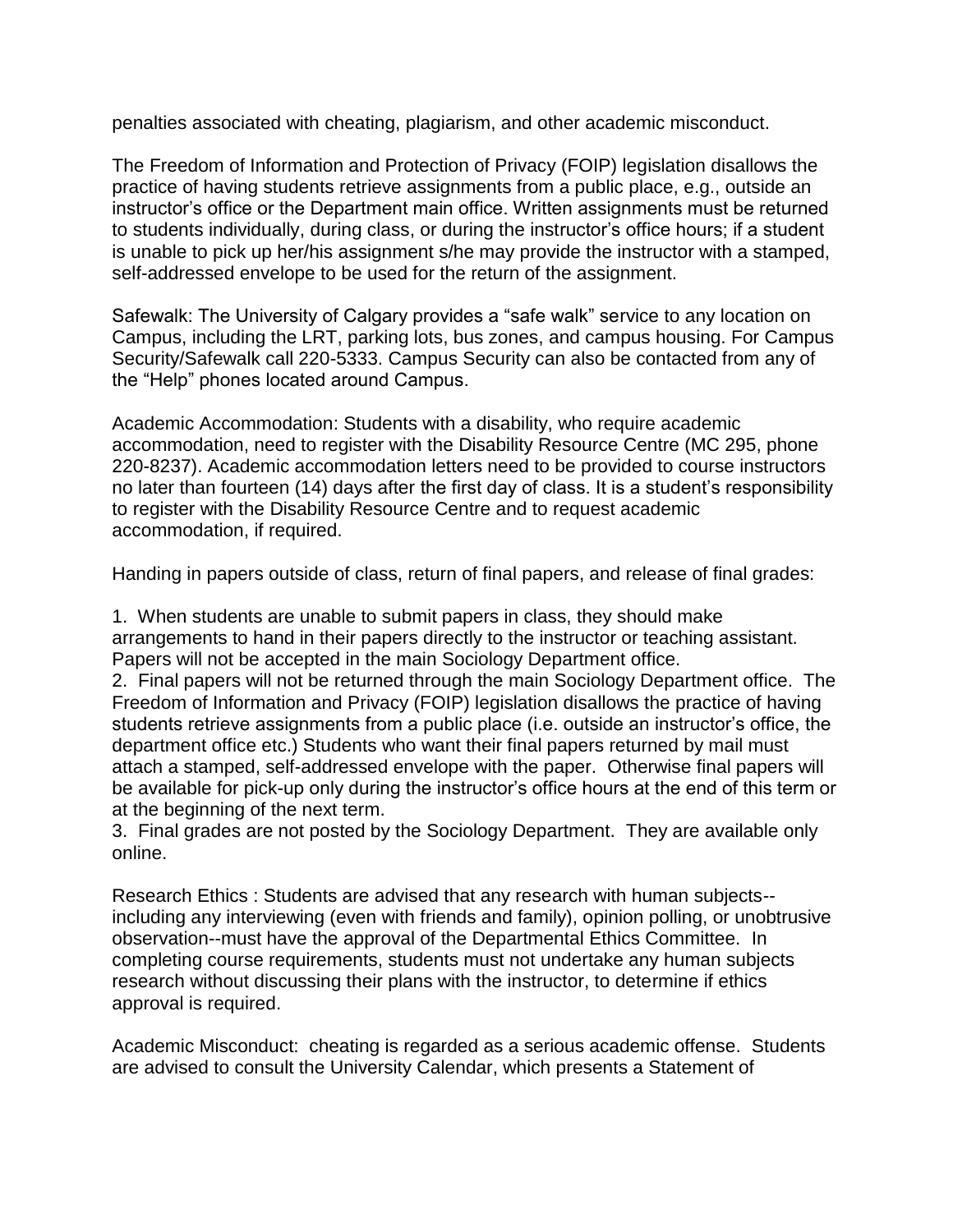Intellectual Honesty and definitions and penalties associated with cheating, plagiarism, and other academic misconduct.

## **Note on Course Outline:**

You will note that I have organized this course to encompass seventeen topics, or modules. I have not assigned dates to these, because I can never be certain that I will cover all of a topic on a particular date, or if/when I may have to be absent. Generally, I will cover one topic per lecture, but instead of attaching a date to each, I simply refer to them as "sections." All chapter references are to the text.

## **SCHEDULE OF READINGS AND LECTURE TOPICS. Please note that we have a new edition of the textbook and as such this schedule is subject to modification.**

1: Introductory.

- 2: The Perspectives of Sociology; Foundational Theories. Reading: Chapters 1 and 4.
- 3: Methods of Sociological Inquiry. Reading: Chapter 2.
- 4: Everyday Life. Reading: Chapter 6.
- 5: Socialization. Reading: Chapter 5.
- 6. Aging and the Life Course. Reading: Chapter 15.
- 7: Gender and Sexuality. Reading: Chapters 8 and 13.
- 8: Groups, Organizations and Bureaucracy. Reading: Chapter 7
- 9: Marriage and Family. Reading: Chapter 18.
- 10: Conformity, Deviance, and Crime. Reading: Chapter 9.
- 11: Social Class and Social Inequality. Reading: Chapters 11.

12: Political Sociology, Collective Behavious, and Social Movements. Reading: Chapters 17 and 23.

- 13: Religion. Reading: Chapter 19.
- 14: Health, Illness and Medicine. Reading: Chapter 21.
- 15: Race and Ethnicity. Reading: Chapter 14
- 16: International Inequality. Reading: Chapter 12.